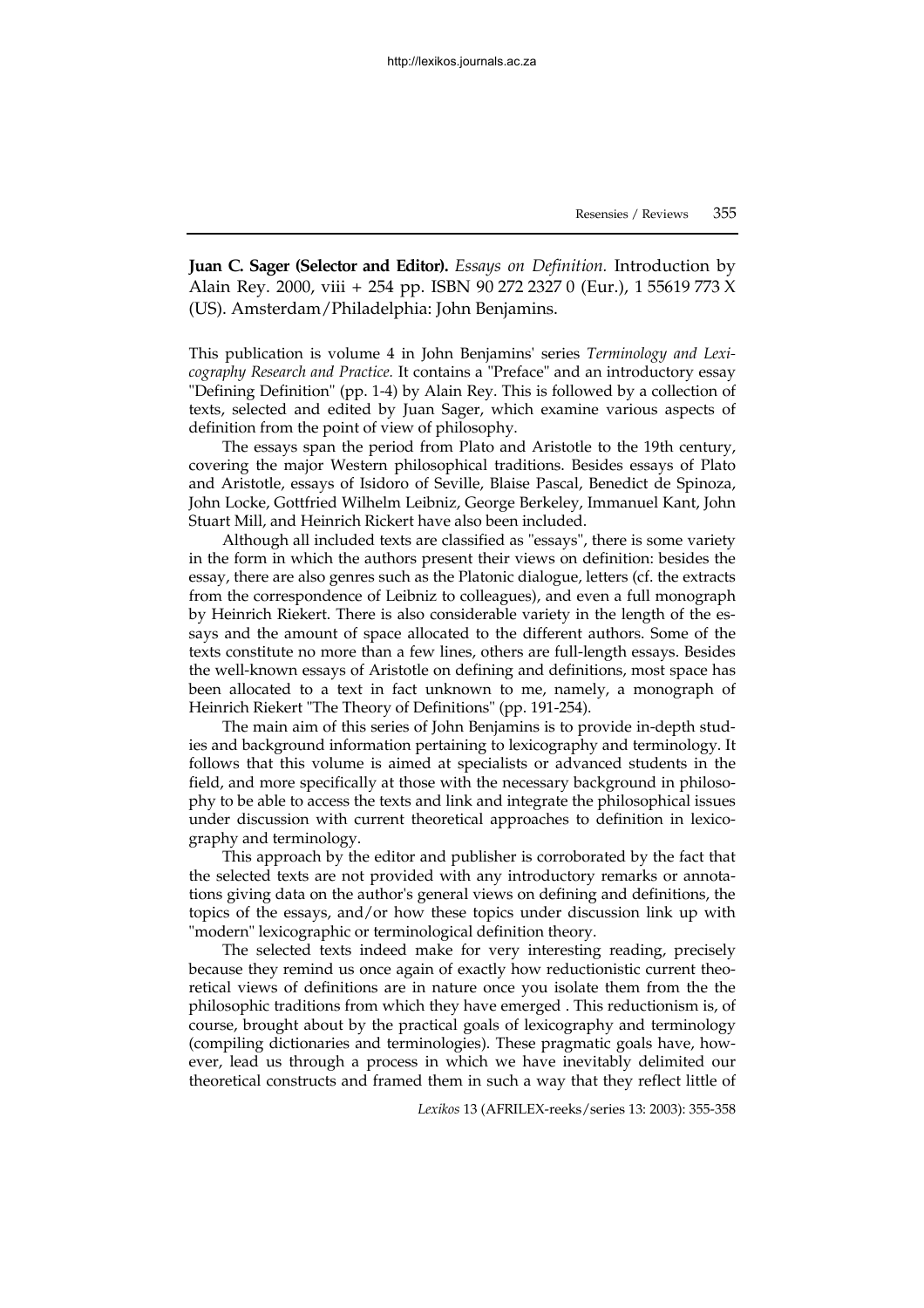## 356 Resensies / Reviews

the critical issues underlying them — issues which have plagued philosophers for ages (e.g. the nature of knowledge and knowledge acquisition). In a number of these essays we are actually reminded of the fact that we have reduced some of these complex issues to simple dichotomies (e.g. encyclopaedic vs. linguistic definitions) or complex phenomena to neat taxonomies (e.g. a neat list of definition types).

Besides the more well-known texts, as, for example, the work of Aristotle (cf. pp. 25-89), John Stuart Mill (pp. 174-190), and Kant (pp. 163-171), there are also a number of lesser known texts, which really need the attention of lexicographers and terminologists. I would like to focus on three of these which have been translated by Sager.

The first is Isidoro of Seville's typology of definition types (pp. 91-94) which has been extracted from a book by Marius Victori. The author lists fifteen definition types, gives their Greek and Latin names, illustrates each with an example and succinctly explains what the characteristic defining technique of the definition type is. Most of the well-known definition types found in handbooks of lexicography are in the list, but a number of lesser known and/or used ones also appear. For example, the definition *eodem et de alterero* ("from one and the other") is explained as follows: "when one asks what difference there is between a king and a tyrant, and by means of the difference one is defined as well as the other, saying: 'The king is moderate and good-tempered the tyrant is godless and cruel' " (p. 92). The poetic "ring" of this definition type is characteristic of some of the other lesser known definition types listed, but characteristic of defining techniques in genres other than the dictionary.

The second is Heinrich Rickert's "The Theory of Definitions", which has been translated from the German, and of which the third edition of the monograph from 1929 has been included (pp. 199-249). This essay (including the extracts from the three prefaces) is really a remarkable piece of writing in which a number of philosophical issues concerning definitions — of which some feature in the other essays — come under critical scrutiny. Some of the topics discussed include the origin and original meaning of definition, wordexplanation and definition, the purpose of definition, the inadequacies of existing theories; definitions in law, the natural sciences and mathematics; the inadequacy of the existing theories of the concept; the concepts of genus and essence in the empirical sciences; and nominal and real definitions — essential reading matter for terminologists, and, for its broader implications, also for lexicographers. A summary of the author's points of view will, however, not do justice to the eloquence of the phrasing, formulation, argumentation and structure of this study.

The third essay is the thought-provoking one by Blaise Pascal, "The Art of Persuasion" (pp. 108-117). This essay is particularly interesting as it is one of the few in which definitions are linked to the rhetorical tradition. The rules for logical persuasion and definition are presented in this essay within a general theory of persuasion. Pascal describes the latter as follows: "The art of persua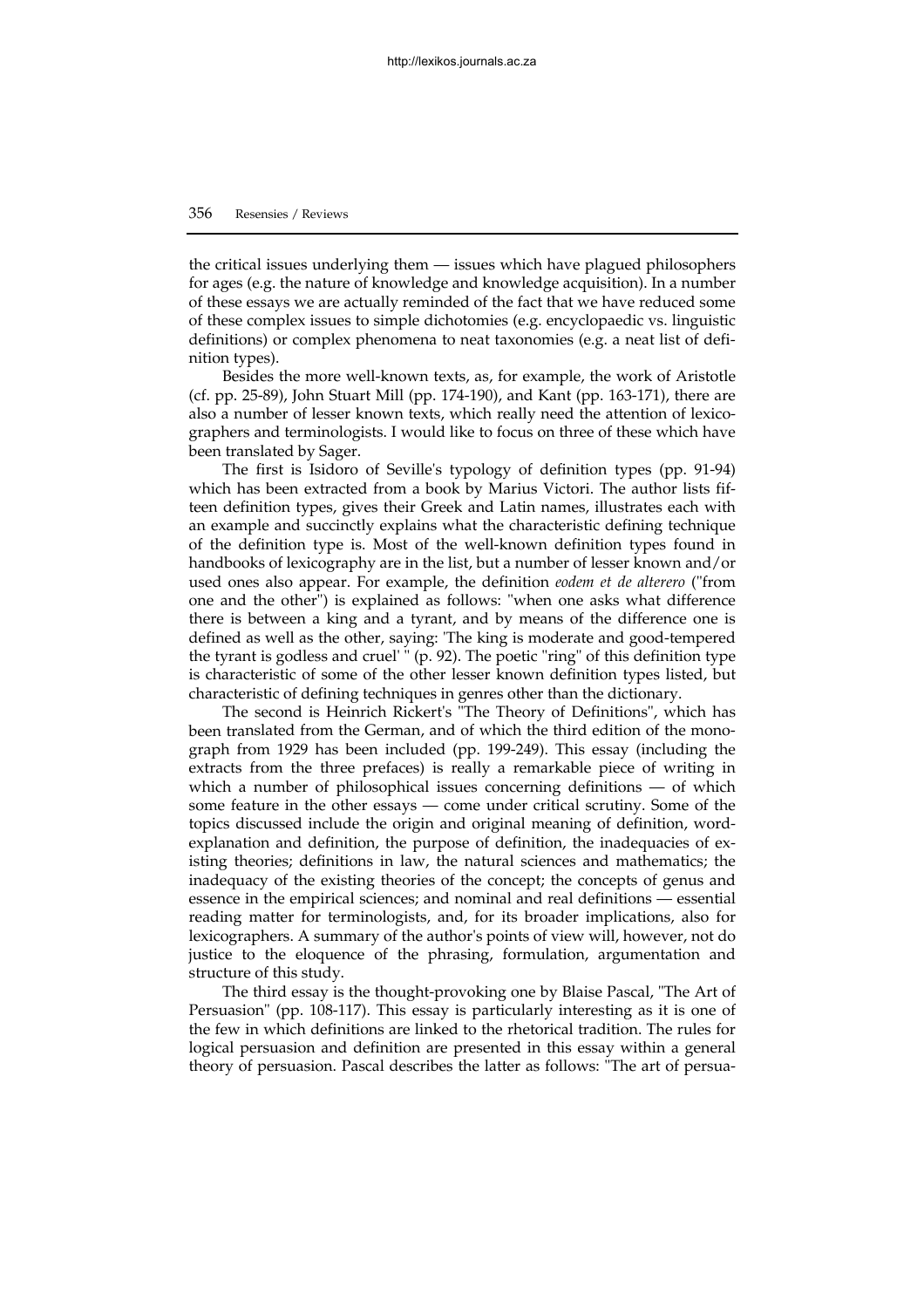sion is necessarily related to the way in which we agree to what is presented to us and to the nature of the things we are expected to believe" (p. 108). Before presenting his way to logical reason, Pascal goes to some length in explaining for what nature of things it is appropriate to use the logical method. These exclude, for example, divine truths. This is made clear in a paragraph in which he explains how man accepts divine truths in contrast to the acceptance of profane things.

The author argues that divine truths stand above nature and that we come to know them through our hearts, not our minds. That is why the saints exhort us to love divine things in order to come to know them. For natural things, however, God has reversed this order: to know (secular) things we must know them with our minds first. However, people have corrupted this order and have only come to believe things that they have come to love: "we believe almost nothing except that which pleases us" (p. 109). Although Pascal argues that little passes through our minds, he nevertheless accepts that the mind and the heart are like two doors by which these thoughts can enter our soul, and that each of these two doors have their own principles and stimuli for actions (p. 109).

Pascal has all kinds of ideas about persuasion through the heart (Aristotele' s *pathos)*, but the major aim of the essay is to show how definitions are to be used in logical arguments (Aristotele's *logos)* to persuade people (i.e. through the door of the mind). In essence this boils down to what Pascal outlines as "methodologically perfect proofs", which consist of three essential parts: define the terms you use with clear definitions, propose evident principles or axioms for proving the matter at hand, and, in demonstrations, always substitute the definitions for the defined concept (cf. p. 111) — simple rules that still lie at the heart of rational argumentation. This finally leads to a set of rules that will secure complete definitions, namely, (a) do not define perfectly wellknown terms; (b) do not use somewhat obscure or ambiguous terms without defining them; and (c) when defining terms, use only well-known words or already explained words (cf. p. 112).

This essay illustrates precisely how complex issues of defining and definitions — despite such simple rules — can in fact become. They take on added complexity once they are seen against their larger functions (persuasion) within a certain discourse context (rational argumentation), and if they are linked to specific assumptions about knowledge acquisition and persuasion (the role of cognition versus emotion). These issues are, furthermore, tied in with assumptions about a moralistic (corrupt human nature) and a religious universe.

The introductory essay by Alain Rey, "Defining Definition", does not, as one would have initially suspected, provide the reader with an overarching framework within which the ensuing philosophical discussions can be systematically and coherently integrated and used as basis to link the topics under discussion in the essays to current theoretical approaches to definition in lexicography and terminology.